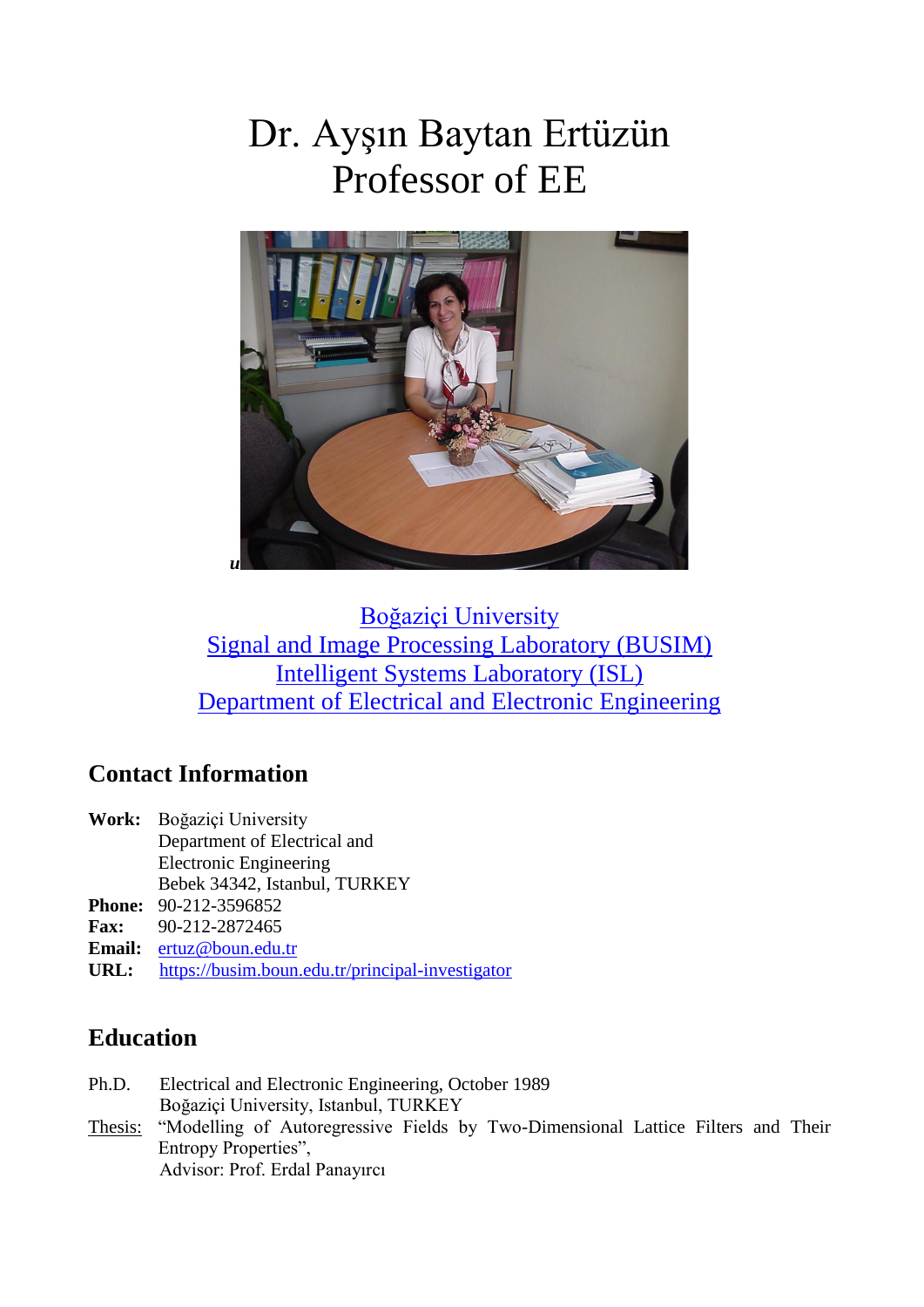| M.Eng   | Department of Electrical and Computer Engineering, January 1984              |
|---------|------------------------------------------------------------------------------|
|         | McMaster University, Hamilton, Ontario, CANADA                               |
| Thesis: | "Adaptive Equalization of Telephone Channels in Time and Frequency Domains", |
|         | Advisor: Prof. K.M. Wong                                                     |
|         |                                                                              |

B.S Electrical Engineering, June 1981 Boğaziçi University, Istanbul, TURKEY

# **Academic Positions**

|           | <b>Full Professor</b>                                             | Boğazici University        | July 2006-           |
|-----------|-------------------------------------------------------------------|----------------------------|----------------------|
|           | <b>Associate Professor</b>                                        | Boğaziçi University        | April 1994-July 2006 |
| $\bullet$ | Associate Professorship title given by Higher Education Oct. 1992 |                            |                      |
|           |                                                                   | Council (YÖK)              |                      |
|           | <b>Assistant Professor</b>                                        | Boğaziçi University        | Oct.1990-April 1994  |
|           | Instructor                                                        | Boğaziçi University        | Feb.1990-Oct.1990    |
|           | <b>Research Assistant</b>                                         | Boğaziçi University        | May1988-Feb.1990     |
| $\bullet$ | Research and Teaching                                             | <b>McMaster University</b> | Sept.1981-Sept.1984  |
|           | Assistant                                                         |                            |                      |

## **Research Interests**

- Bayesian source separation and estimation
- Particle filters
- Distributed signal processing
- Blind signal processing
- Independent component analysis
- Adaptive systems with applications to communications, image processing, and texture analysis
- Applications of wavelets and multiwavelets
- Higher order statistics

# **Subjects and Courses taught**

| <b>Undergraduate Courses</b> |                                                   |
|------------------------------|---------------------------------------------------|
| EE 200                       | <b>Electrical Production Methods and Graphics</b> |
| EE 201                       | <b>Electrical Circuits I</b>                      |
| EE 202                       | Electrical Circuits II                            |
|                              |                                                   |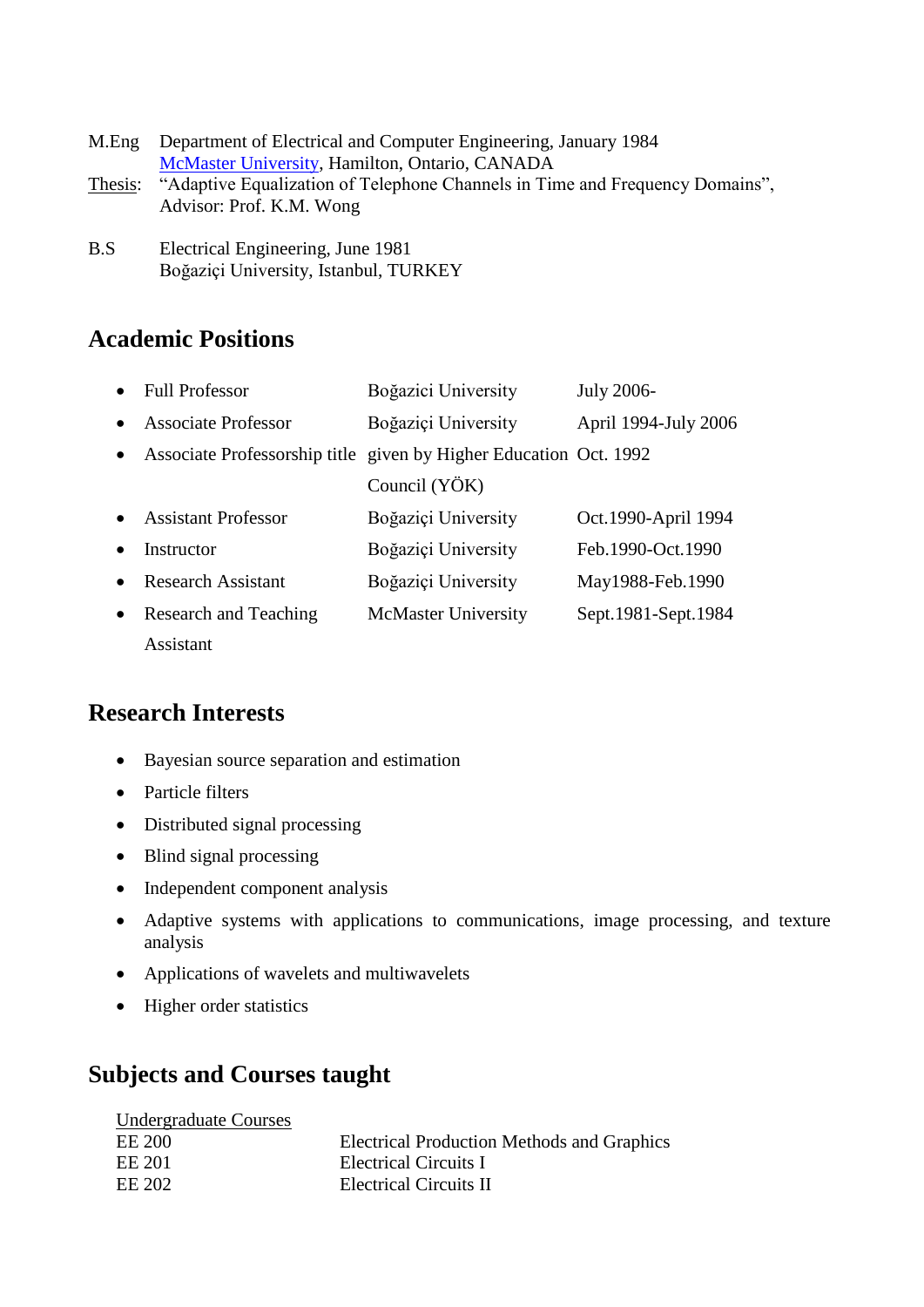| <b>EE 210</b>           | <b>Electrical Engineering</b>                            |
|-------------------------|----------------------------------------------------------|
| <b>EE 211</b>           | Principles of Electrical Engineering                     |
| <b>EE 212</b>           | Principles of Electronic Engineering                     |
| <b>EE 313</b>           | Probability for Electrical Engineers                     |
| EE 373                  | <b>Signals and Systems</b>                               |
| EE 374                  | <b>Communication Engineering</b>                         |
| <b>EE 471</b>           | Communication Engineering I                              |
| <b>EE 472</b>           | <b>Communication Engineering II</b>                      |
| <b>EE 473</b>           | Introduction to Digital Signal Processing                |
| <b>EE 477</b>           | <b>Digital Communications</b>                            |
| <b>EE 478</b>           | Introduction to Information Theory                       |
| <b>EE 496</b>           | Special Topics (Digital Filters)*                        |
|                         |                                                          |
| <b>Graduate Courses</b> |                                                          |
| <b>EE 570</b>           | <b>Spectral Analysis</b>                                 |
| EE 577(EE572)           | <b>Statistical Signal Analysis</b>                       |
| <b>EE 573</b>           | <b>Digital Signal Processing</b>                         |
| EE 671                  | Information Theory and Coding                            |
| EE 686(EE 670)          | <b>Adaptive Signal Processing</b>                        |
| EE 694                  | Special Topics (Advance Adaptive Signal Processing)*     |
| <b>EE 583</b>           | Special Topics (Independent Component Analysis)*         |
| <b>EE 58A</b>           |                                                          |
|                         | Special Topics (Optimal Filtering in Signal Processing)* |
| <b>EE 570</b>           | Subspace Methods for Signal Analysis*                    |
| EE 571                  | Bayesian Signal Processing*                              |

\* newly designed

## **Honors and Awards**

- Academic Incentive Award, Higher Education Council (2018)
- Academic Incentive Award, Higher Education Council (2017)
- Academic Incentive Award, Higher Education Council (2016)
- Academic Incentive Award, Higher Education Council (2015)
- Boğaziçi University Academic Incentive Award (2011)
- Boğaziçi University Academic Incentive Award (2010)
- Boğaziçi University Academic Incentive Award (2009)
- Boğaziçi University Academic Incentive Award (2008)
- Boğaziçi University Academic Incentive Award (2007)
- Boğaziçi University Academic Incentive Award (2006)
- Boğaziçi University Academic Incentive Award (2005)
- Co-advisor (with E.E. Kuruoglu) on IEEE Best Student Paper Award, given by the *Organizing Committee of Signal Processing and Applications Conference*, for the paper titled "Zamanla Değişen Özbağlanımlı Cauchy Süreçlerinin Parçacık Süzgeçleri ile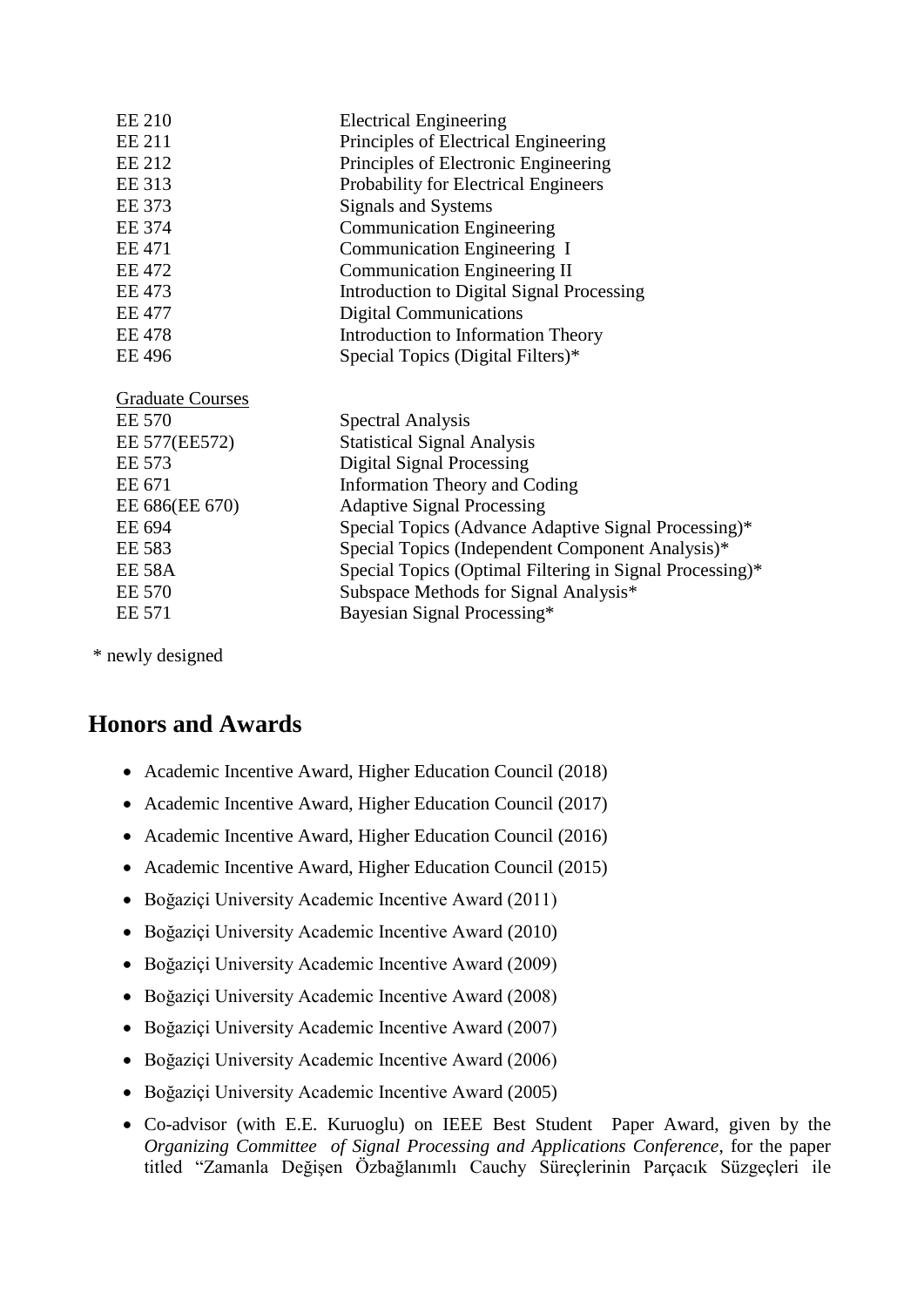Kestirimi", *Proc. 12<sup>t</sup>IEEE-Signal Processing and Applications Conf. (IEEE-SIU 2005),* May 16-18, 2005, Kayseri, Turkey.

- Boğaziçi University Academic Incentive Award (2002)
- Boğaziçi University Academic Incentive Award (2001)
- Boğaziçi University Academic Incentive Award (2000)
- Research Assistantship, Boğaziçi University (1988-1990)
- First Class Standing, Department of Electrical and Computer Engineering, McMaster University (1984)
- Research and Teaching Assistantships, McMaster University (1981-1984)
- Honor Student, Faculty of Engineering, Boğaziçi University, Turkey (1981)

### **Memberships and Professional Activities**

|           | Member, Editorial Board, Elsevier Signal Processing                                                               | $2011 -$      |
|-----------|-------------------------------------------------------------------------------------------------------------------|---------------|
| $\bullet$ | Member, <u>IAPR</u> – International Association of Pattern Recognition                                            | $2003 -$      |
|           | Member, Constitution and Bylaws Committee, IAPR                                                                   | $2019 -$      |
| $\bullet$ | Member, European Woman Rectors Association (EWORA)                                                                | $2017 -$      |
| $\bullet$ | Member, Nominating Committee, IAPR                                                                                | $2016 - 2018$ |
| $\bullet$ | Member, Liason Committee, IAPR                                                                                    | $2013 - 2014$ |
| $\bullet$ | Member, Membership Committee, <i>IAPR</i>                                                                         | $2010 - 2012$ |
| $\bullet$ | Member, IEEE Signal Processing Society                                                                            |               |
| $\bullet$ | Member, <b>IEEE</b> Communications Society                                                                        |               |
| $\bullet$ | Member TOTIAD – Turkish Pattern Recognition and Image Understanding Society                                       |               |
| $\bullet$ | Member, Advisory Board of EMO Bilimsel Dergi (Scintific<br>Journal of Electrical Engineering Chamber (in Turkish) | 2016 - 2019   |
| $\bullet$ | Member, IEICE – The Institute of Electronics Information and<br><b>Communication Engineers</b>                    | $2003 - 2007$ |
|           |                                                                                                                   |               |

- General Chair, IP 2019, International [Conference on Managing Intellectual Property,](http://www.ipconference.boun.edu.tr/ipconference-2019/?p=register4071) Oct. 17-18, 2019, Istanbul Turkey.
- Organizer Committee Member
	- [ICPR 2014](http://www.icpr2014.org/) The 22nd International Conference on Pattern Recognition, Stockholm, Sweden, Aug. 24-28, 2014.
	- [SPAWC 2012](http://www.spawc2012.org/en/default.asp) The 13th IEEE International Workshop on Signal Processing Advances in Wireless Communications, Çeşme, June 17-20, 2012.
	- [ICPR 2010](http://www.icpr2010.org/) The 20th International Conference on Pattern Recognition, Istanbul, Turkey, Aug, 23-26, 2010.
	- $\frac{1}{15P\text{A }2007}$  5<sup>th</sup> International Symposium on Image and Signal Processing and Analysis, Istanbul, Turkey, September 27-29, 2007.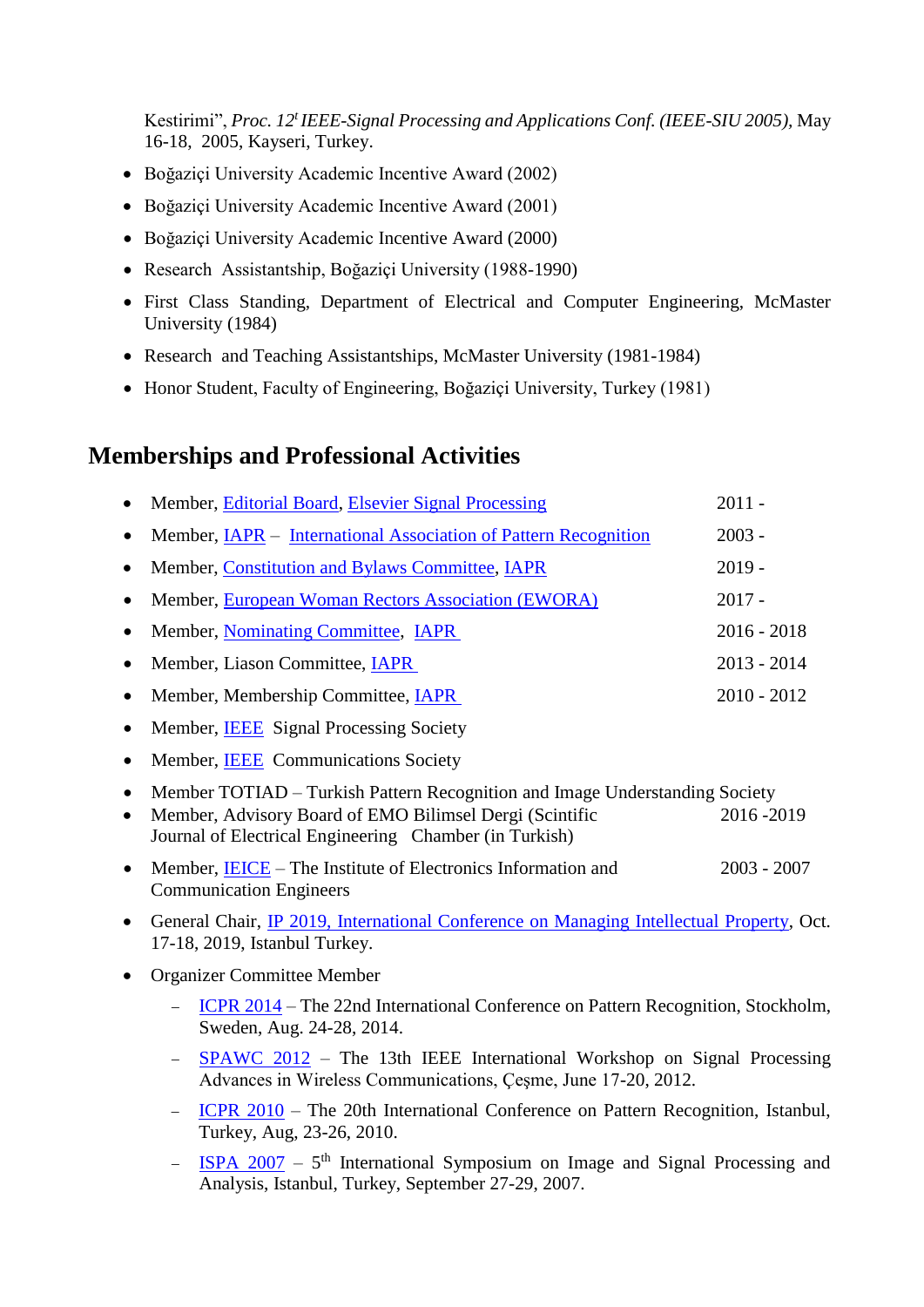- [EMBC 2001](http://embc2001istanbul.bme.boun.edu.tr/)  $23<sup>rd</sup>$  Annual International Conference of IEEE Engineering in Medicine and Biology Society, Istanbul, Turkey, October 25-28, 2001.
- NSIP 99 –IEEE–EURASIP Workshop on Nonlinear Signal and Image Processing**,**  Antalya, Turkey, June 20-23, 1999.
- Technical Committee Member
	- $-$  [EUSIPCO 2005](http://www.eusipco2005.org/) 13<sup>th</sup> European Signal Processing Conference, Antalya, Turkey, 4-8 September, 2005.
	- SIU Sinyal İşleme ve Uygulamaları Kurultayı (National Conference Series) 1996-2013)
- Referee (SCI-E Journals)
	- IEEE Transactions on Signal Processing
	- IEEE Signal Processing Letters
	- IEEE Transactions on Circuit and Systems Part II
	- IEEE Transactions on Image Processing
	- IEEE Transactions on Geoscience and Remote Sensing
	- Electronics Letters
	- Pattern Recognition
	- Image and Vision Computing
	- Signal, Image and Video Processing
	- Signal Processing Elsevier Publications
	- EURASIP Journal on Advances in Signal Processing (EURASIP-JASP) former EURASIP Journal on Applied in Signal Processing
	- IEE Proceedings Vision, Image and Signal Processing
	- IET Image Processing
	- IET Signal Processing
	- International Journal on Pattern Recognition and Artificial Intelligence
	- Simulation Modelling, Practice and Theory
	- Machine Vision and Applications
- Referee (National Journals)
	- − *TÜBİTAK Elektrik Dergisi*
	- − Turkish Journal of Electrical Engineering & Computer Sciences
	- − Anadolu University Journal
	- − Gazi University Journal of Engineering and Architecture
	- − Marmara University Journal of Science Institute
- Referee (Conferences): EUSIPCO, ICIP, ICPR, ELECO, SIU, MRCS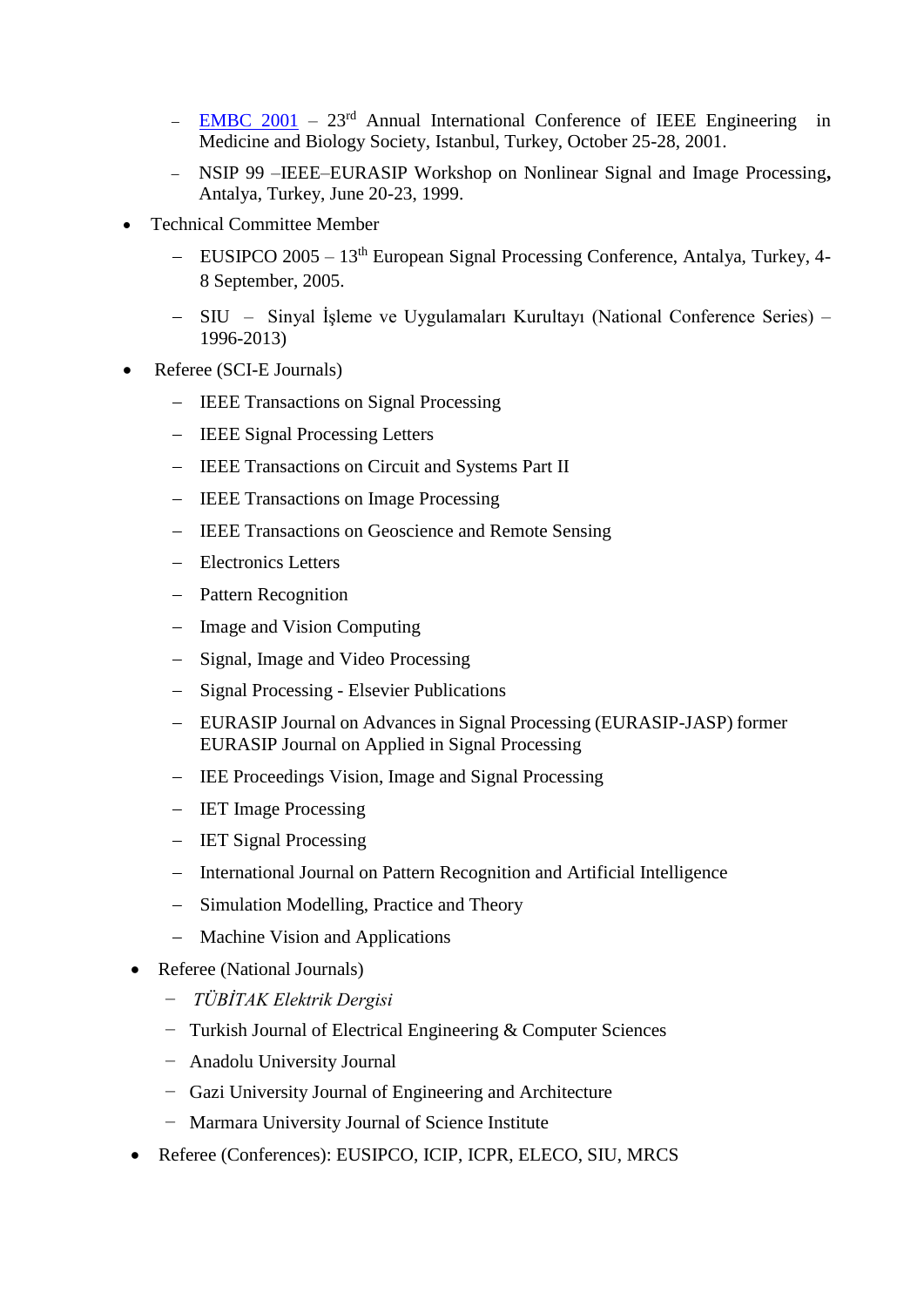- Evaluator (Industrial and Research Projects): EUROSTAR/EUREKA, TÜBİTAK, **TEYDEP**
- Consultant to the Turkish textile industry

# **Educational Activities**

| Member of the Curriculum Committee, Boğaziçi University,<br>Department of Electrical and Electronic Engineering,             | 1993-present |
|------------------------------------------------------------------------------------------------------------------------------|--------------|
| Member of the Ph. D. Qualifying Exam Committee,<br>Boğaziçi University, Department of Electrical and Electronic Engineering, | 2000-2005    |
| Member of the Ethical Committee, Boğaziçi University,<br>Department of Electrical and Electronic Engineering,                | 2002-2003    |

# **Administrative Activities within the University**

|           | Vice Rector responsible of research                                                     | 2016-2021 |
|-----------|-----------------------------------------------------------------------------------------|-----------|
| $\bullet$ | Member of the University Senate                                                         | 2016-2021 |
| $\bullet$ | Member of the University Executive Board                                                | 2016-2021 |
|           | Head of the Executive Committee of Boğaziçi University<br><b>Research Fund</b>          | 2012-2021 |
| ٠         | Head of the Committee on Intellectual Property                                          | 2017-2021 |
| ٠         | Head of the Executive Board on continuing education (BÜYEM)                             | 2017-2019 |
| $\bullet$ | Member of the Executive Board of BÜTEK A.Ş.                                             | 2017-2022 |
| $\bullet$ | Head of the Committee on Evaluation and Coordination of<br><b>Research Centers</b>      | 2016-2021 |
| $\bullet$ | Head of the Committee on Research Policy                                                | 2016-2021 |
| $\bullet$ | Head of the Advisory Board on Research Policy                                           | 2016-2021 |
| $\bullet$ | Head of the Committee on Open Science Open Access                                       | 2020-2021 |
| $\bullet$ | Head of the Executive Committee on Revolving Funds                                      | 2016-2021 |
|           | Member of the Committee on Evaluation of Intellectual and<br><b>Industrial Property</b> | 2016-2021 |
|           | Advisor to the Rector                                                                   | 2016-2016 |
| $\bullet$ | Member of the Executive Committee of Boğaziçi University<br><b>Research Fund</b>        | 2006-2012 |
| $\bullet$ | Assistant Director of Institute for Graduate Studies in<br>Sciences and Engineering     | 2002-2006 |
|           | Member of Board of Institute for Graduate Studies in<br>Sciences and Engineering        | 2002-2006 |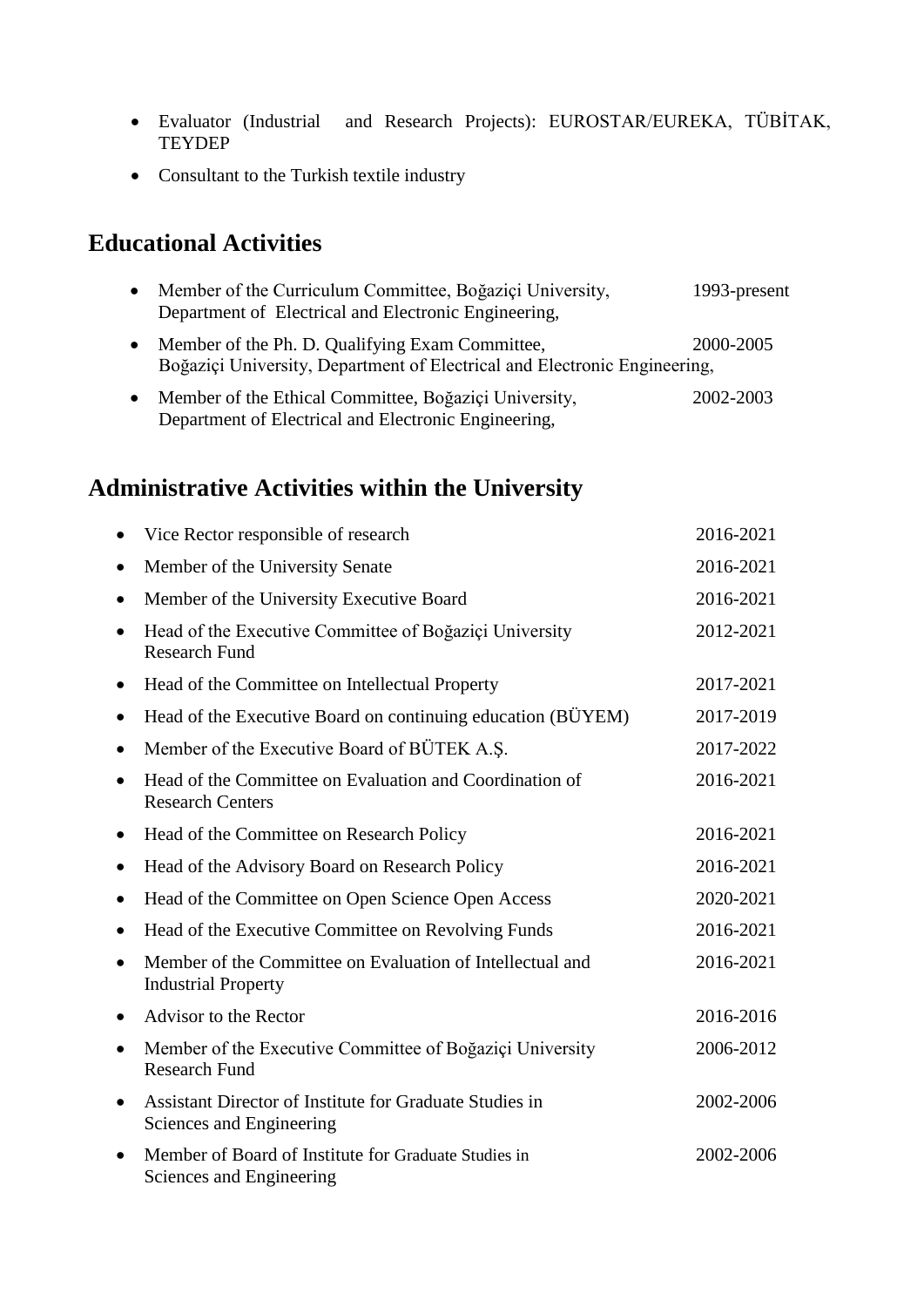| $\bullet$ | Member of the Executive Committee of Institute for<br>Graduate Studies in Sciences and Engineering | 2002-2006 |
|-----------|----------------------------------------------------------------------------------------------------|-----------|
|           | • Vice chairperson of the Department of Electrical and<br>Electronic Engineering                   | 1998-2000 |

### **Administrative Activities outside the University**

- Member of Executive Board of Teknopol İstanbul A.Ş. (Technopark) 2018-2021
- Member of the Executive Board of Finans Teknopark A.S. (Technopark) 2017-2020

### **Invited Seminars and Short Courses**

- "Data-Driven Methods in Defect Detection in Textile Images", SSBA;  $40<sup>th</sup>$  Anniversary 1976-2006, Uppsala, Sweden, March 14-16, 2016.
- "Tekstil Doku Hatalarının Sinyal İşleme Yöntemleriyle Sezimi", Şirince, İzmir, April 17- 19, 2015.
- "Durağan olmayan ve Gauss olmayan veya Seyrek Sinyallerin Bayesçi Ayrışımı", EMO Akademik Kamp Sinyal ve Görüntü İşlemede Son Gelişmeler, Şirince, İzmir, May 17-20, 2012.
- "Bayesian Source Separation for Non-Stationary and Non-Gaussian or Sparse Processes", Signal Processing Group, Electrical Engineering Technical University of Darmstadt, Darmstadt, Germany, September 2009.
- "Textile Fabric Defect Detection Using ICA with Insight into Human Vision System", Information Systems Research Group, CNR-Pisa, Italy, November 2004.
- "Signals and their Representations, Sampling and Quantization, Adaptive Filters, Digital Modulation", Turkish Electric Company, Istanbul, September, 1990.
- "Two-Dimensional Lattice Filters to Model Autoregressive Fields and Their Entropy Properties", Florida Atlantic University, Electrical Engineering Department, Boca Raton, FL, January 1990.

## **Short Courses Attended**

- "20th Century Harmonic Analsyis—A Celebration", NATO Advanced Study Institute Il-Ciocco, Italy, July 2- 14, 2000.
- "From Identification to Learning", NATO Advanced Study Institute, Como, Italy, August 22, 1994 - Sept. 3, 1994.
- "Progress in Picture Processing", NATO Advanced Study Institute, Les Houches, France, Aug. 10 - Sept. 4, 1992.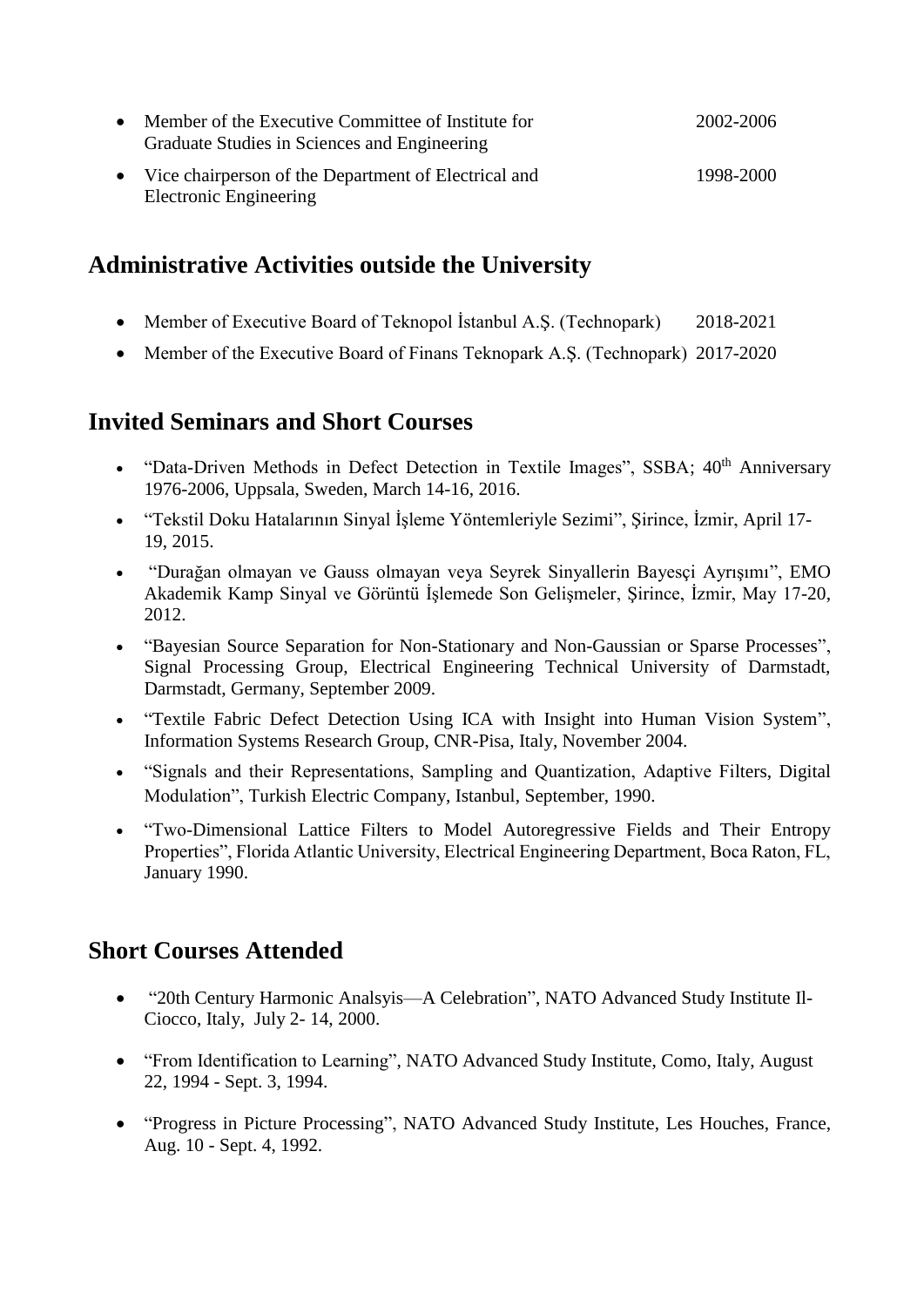# **Funded Projects**

- Project Title: "Insansız Hava Aracı Videolarında Çoklu Nesne Tespit ve Takibi", 119E596 2020-2023, Funding agency: Turkish Scientific Research Council (TUBITAK), 524,240TL Investigator.
- Project Title: "Distributed Robust Detection with Application to Seismological Signal Processing", 12A02P4, 2012-2014, Funding agency: Boğaziçi University Research Fund. 34,960 TL, Principal Investigator
- Project Title: "Türk Toplumu İçin Elde Edilen Genetik Bilginin Web Ortamına Aktarımı ve İşlenmesi", 09S106, 2009-2012. Funding agency: Boğaziçi University Research Fund.18,025 TL. Investigator.
- *Project Title: "*Telematik Araştırma Merkezi (TAM): Teleiletişim ve Enformatik Alanlarında Araştırmacı ve Akademisyen Yetiştirme Merkezi", 2007-2010. Funding agency: Devlet Planlama Teşkilatı. DPT 2007K120610. 1,600,000 TL, Investigator.
- *Project Title:* "Gezgin Robotlarda İlgiye Dayalı Ortam Algılama, Hareket ve Koordinasyon", 2007-2010. Funding agency: Turkish Scientific Research Council (TUBITAK). Investigator.
- *Project Title: "*Zaman Serisi Modelleme ile Bayesçi Kaynak Ayrıştırması", 107E050, 2007- 2009. Funding agent: Turkish Scientific Research Council (TUBITAK). 143,530YTL, Primary investigator and director.
- *Project Title:* "Gezgin Robotlar ile Ortam Modelleme ve Tanıma", 07A205, 2007-2008. Funding agency: Boğaziçi University Research Fund.18,025 YTL. Investigator.
- *Project Title:* "Applications of Source Separation in Communications, Image Processing and Geophysics", 104E101, 2006-2008. Funding agent: Turkish Scientific Research Council (TUBITAK) 12,900 \$ and Consiglio Nazionale della Richerche (CNR) 16,000 \$. Investigator.
- *Project Title:* "2. Jenerasyon Parça Taşıyıcı Robot Tasarım ve Gerçeklenmesi", 05A202, 2005-2006. Funding agency: Boğaziçi University Research Fund.13,800 YTL. Investigator.
- *Project Title: "*İstatistiksel olarak Bağımlı Kaynakların Bayes Yöntemi ile Ayrıştırılması", 04A201, 2004-2007. Funding agency: Boğaziçi University Research Fund. 2,125,000,000TL. Primary investigator and director.
- *Project Title:* "Sayısal Veri Analizinin Güncel Gelişmeleri Işığında Sismolojik Veri İşleçlerinin Yeniden Tasarımı Sistemi", 2003-2007. Funding agency: Boğaziçi University Research Fund. 99,000,000,000 TL. Investigator.
- *Project Title: "*Applications of Independent Component Analysis for Communications, Image Processing and Geophysics", 102E027, 2002-2004. Funding agent: Turkish Scientific Research Council (TUBITAK) 20,750 \$ and Consiglio Nazionale della Richerche (CNR) 33,500 \$. 2002-2004. Investigator.
- *Project Title:* "Esnek Otomasyon ve Zeki İmalat Sistemleri Model Fabrikası", 01S1007, 2002-2005. Funding agency: Boğaziçi University Research Fund. Investigator.
- *Project Title: "*Quality Control Automation of Textile Products by Artifical Vision", TTGV-169, 1995-1997. Funding agent: Turkish Technology Development Fund. 15,500,000,000 TL. Investigator.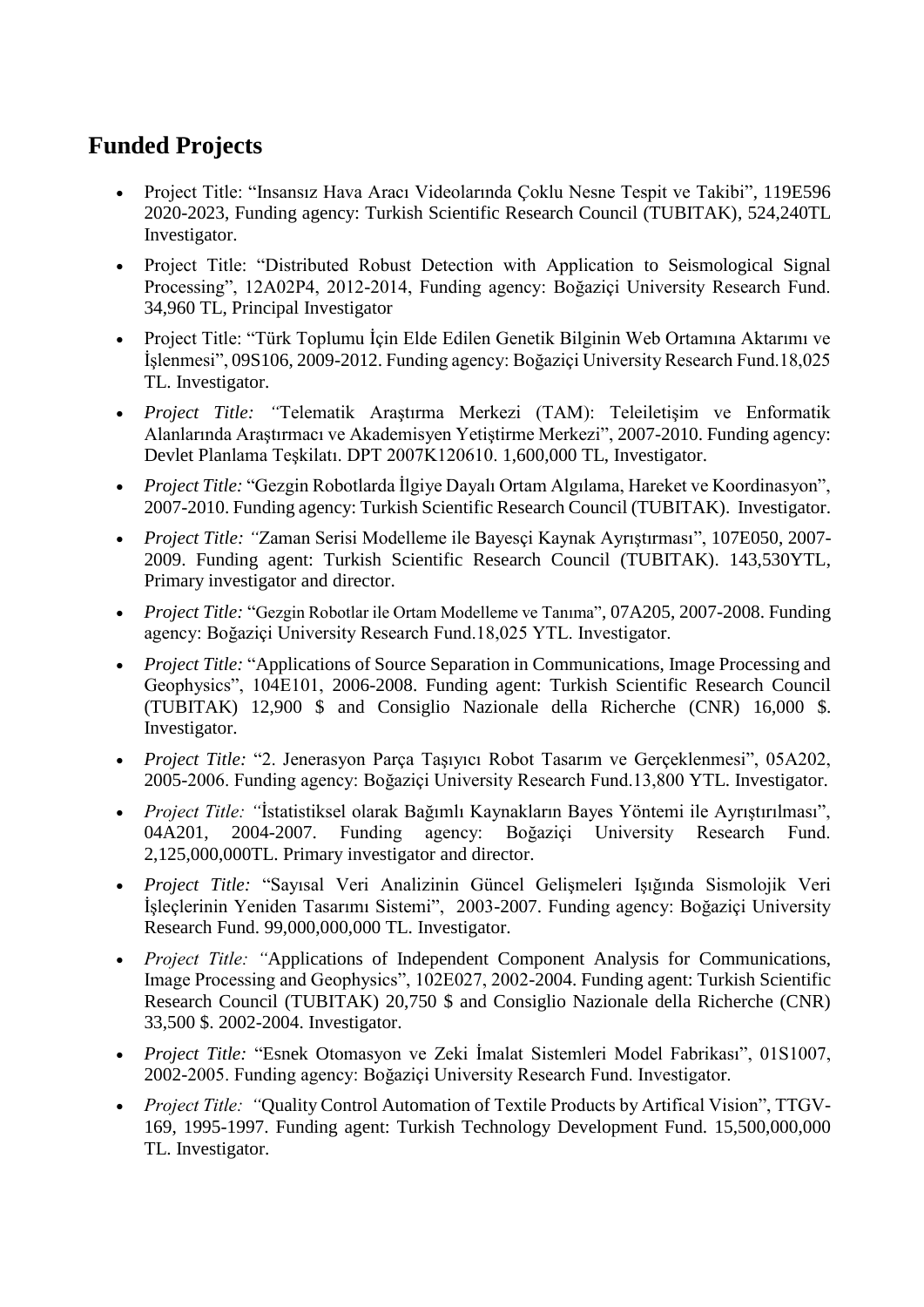*Project Title: "*Seismic Data Analysis to Identify the Earth Layers", 93HA0214, 1993-1999. Funding agency: Boğaziçi University Research Fund 65,000,000TL. Primary investigator and director.

# **Guided Ph.D. Theses**

- Bahri Maraş, "Real Time Object Detection, Classification and Tracking in Aerial Videos of Unmanned Air Vehicles" (Nafiz Arıca as co-advisor) (continuing)
- H. Bayram, "Multi-robot Navigation and Task Coordination", 2007, (I. Bozma Aydın as coadvisor)
- O.D. Gençağa, "Sequential Bayesian Modeling of Non-Stationary Non-Gaussian Processes", January 2007, (E. Ercan Kuruoğlu as co-advisor)
- M.C. Hendekli, "Development of Single and Multichannel 2-D Delta Domain Lattice Filter and Applications to Image Restoration", August 2000.

# **Guided M.S. Theses**

- 1. Umut Karabacak Mamıkoğlu, "Distributed Detection and Decision Fusion by Particle Filters", Aug. 2014.
- 2. Alper Yeşilyurt, "Mobility Tracking Algorithms For Cellular Networks Based on Kalman Fıltering", Oct. 2010.
- 3. Abdullah Yakın, "Texture Defect Detection by using Particle Filters", June 2010.
- 4. Sinan Yıldırım, "Bayesian Methods for Deconvolution of Sparse Processes", June 2009. (A. Taylan Cemgil as co-advisor)
- 5. Yalçın Kılıç, "Source Separation of Seismological Signals Using Blind Deconvolution and Independent Component Analysis Techniques", Sept. 2006.( Mustafa Aktar as co-advisor).
- 6. Haluk Bayram "Robot's Part Rearrangement-Sensor Uncertainity Reduction Using Particle Filters", Sept. 2006 (Isil Bozma as co-advisor).
- 7. Ekrem Ahmet Vural, "Multichannel Blind Deconvolution Using State Space Formulations", September 2003.
- 8. Nazlı Güney, "Recognition of Planar Objects Using Multiresolution Analysis", June 2003.
- 9. Soner Ertürk, "Performance Comparison of OFDM and Frequency Domain Equalization for Broadband Wireless Communication System with DFE", Sept. 2002, (Emin Anarım as coadvisor).
- 10. Murat Çabuk, "Analysis of Variable Step-Size LMS Algorithms", March 2002.
- 11. Serhat Baydar, "Pulmonary Sound Classification of Smokers and Non-smokers using Partial Coherence Method", 2002, (Yasemin P. Kahya as co-advisor).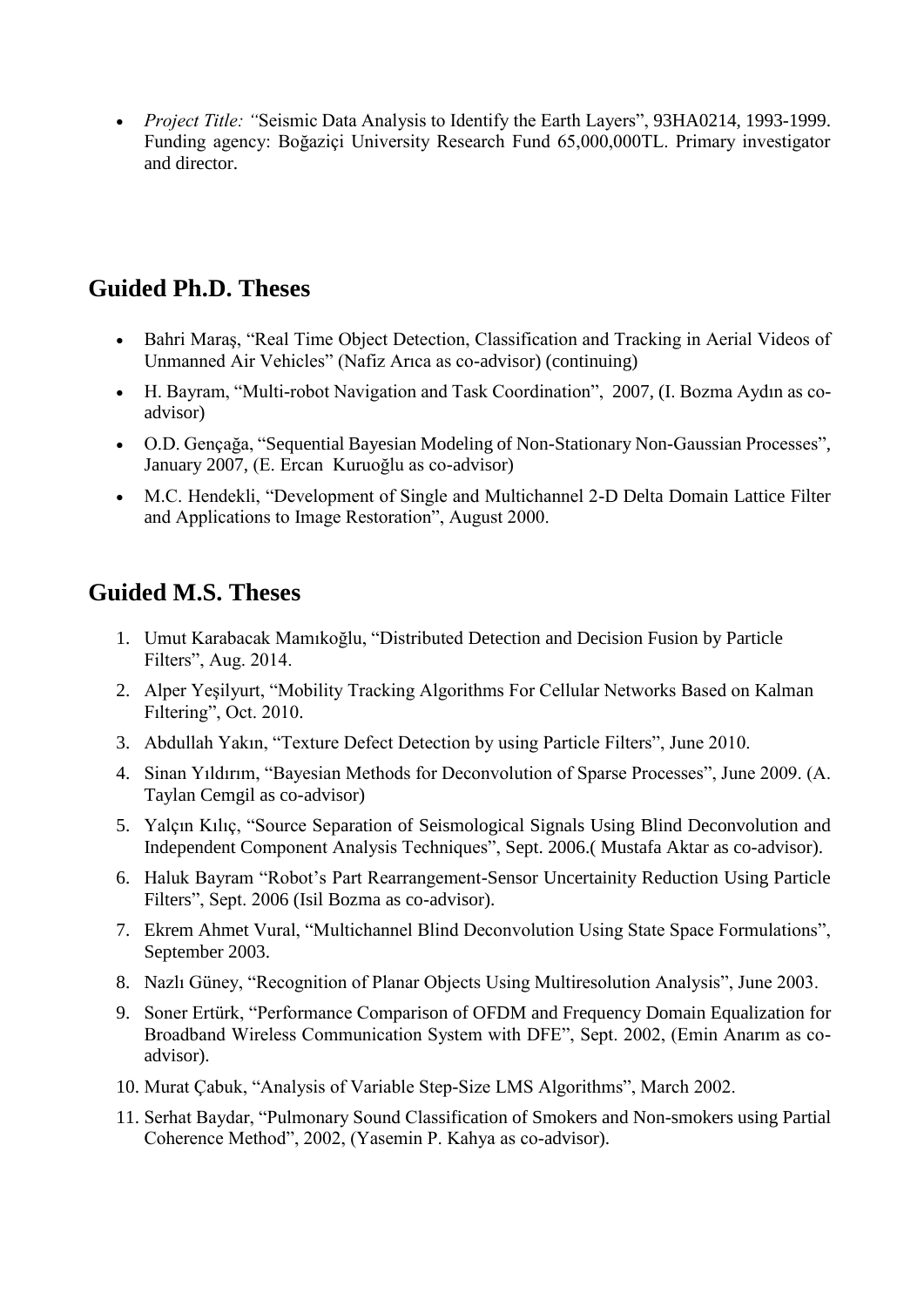- 12. Erdem Bala, "Application of Multi-Wavelet Techniques to Image Denoising", September 2001.
- 13. Furkan Serim, "Analysis and Classification of ECG Signals by Partial Coherence Method", April 2001.
- 14. O. Deniz Gençağa, "Adaptive Escalator Algorithms for System Identification and Their Application to Acoustic Echo Cancellation", June 2000.
- 15. Basri Serdaş, "Texture Image Segmentation and Classification by Using 2-D Lattice Filters", March, 2000.
- 16. Mustafa Güler, "Pattern Recognition of EMG Signals", January 2000, (Ahmed Ademoğlu as co-advisor).
- 17. Muvaffak Can Koçak, "Development and Comparison of 2-D Least- Mean Squared Based Adaptive Lattice Algorithms", February 1999.
- 18. Korkut Uluaydın, "Hybrid Echo Cancellation Using Gamma Filters", August 1998.
- 19. İdil Haskan, "System Identification Using Orthogonal Functions and Application to the Acoustic Echo Cancellation", June 1998.
- 20. Savaş Sezen, "Application of Two-Dimensional Lattice Filter Structures to the Subband Decomposition Problem", June 1998.
- 21. Cem Ünsalan, "Pattern Recognition Methods for Texture Analysis Case Study: Steel Surface Classification", June 1998, (Aytul Erçil as co-advisor).
- 22. Birkan Aras, "Texture Defect Detection Using Higher Order Statistics", December 1997.
- 23. Ruşen Meylani, "Texture Analysis Using Adaptive Two-Dimensional Lattice Filters", September 1997.
- 24. Ahmet Latif-Amet, "Texture Defect Detection Using Subband Decomposition", July 1997.
- 25. Hüseyin Altun, "Blind estimation of Co-channel signal using direction of arrivals", June 1997.
- 26. Burak Gökmen, "Identification and Equalization of Fading Channels Using Higher-Order Statistics and Cyclostationarity", February 1997.
- 27. Levent Kılıç, "Adaptive System Identification Using Higher Order Statistics", June1996.
- 28. Nazife Dimililer, "Earthquake Prediction Using Neural Networks", February 1995 (Ethem Alpaydın as co-advisor).
- 29. Nagihan Tülü Onuk, "Image Data Compression Using Different Lattice Filters and the Comparison of Their Performances", June1993.

#### **Languages**

- Turkish (native)
- English (fluent)

### **Publications**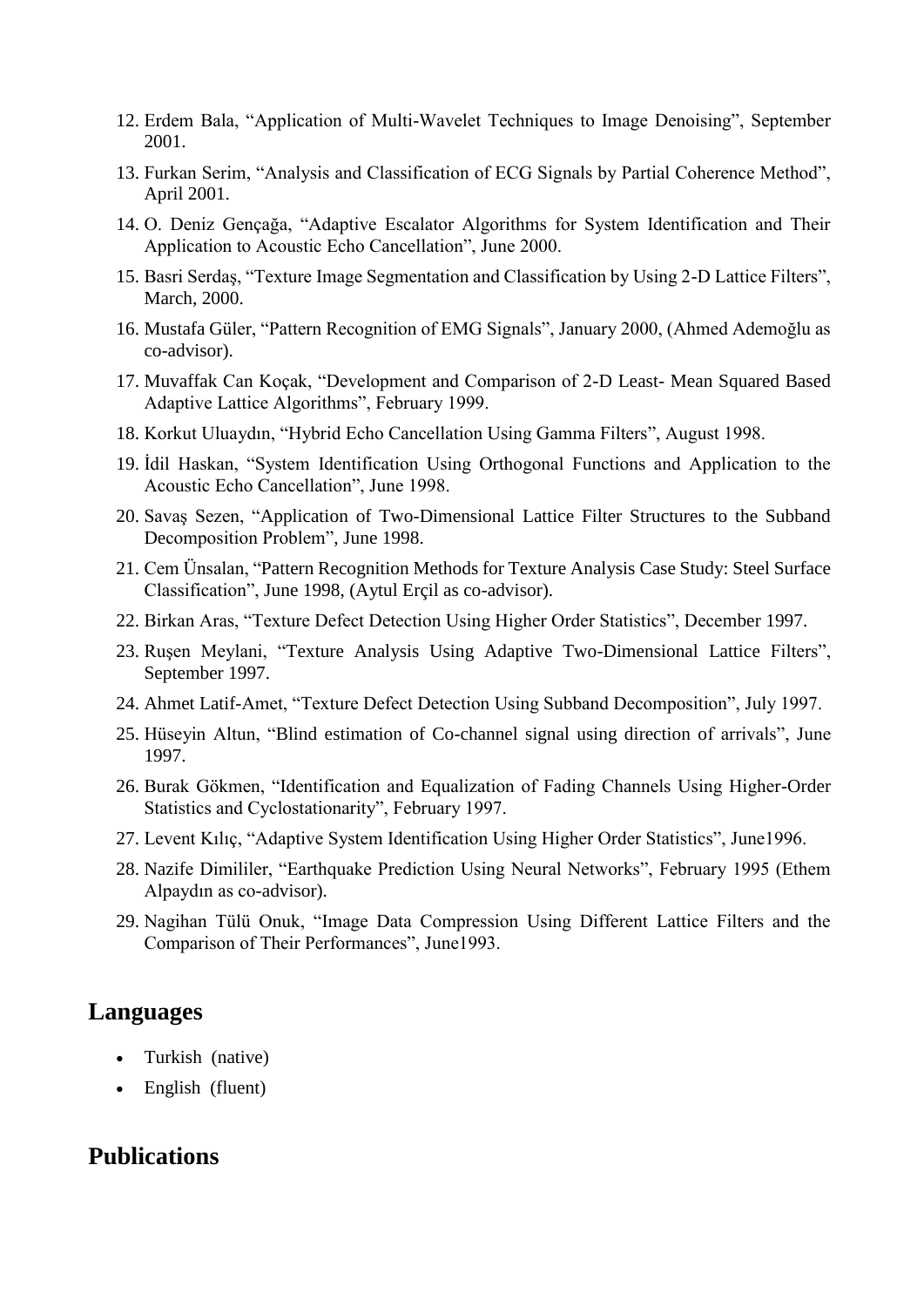#### **Journal Papers**

- 1. Yıldırım, Sinan, A. T. Cemgil*,* M. Aktar, Y. Özakın and **A. Ertüzün**, "A Bayesian Deconvolution Approach for Reciever Function Analysis", *IEEE Trans. Geoscience and Remote Sensing,* vol. 48, no.12, 2010, pp.4151-4163. [\(doi\)](http://dx.doi.org/10.1109/TGRS.2010.2092635)
- 2. Gençağa, D., E. E. Kuruoğlu, **A. Ertüzün**, ["Modelling of Non-Gaussian Time-Varying Vector](http://dx.doi.org/10.1007/s11045-009-0081-8)  [Autoregressive Processes by Particle Filtering"](http://dx.doi.org/10.1007/s11045-009-0081-8), *Multidimensional Systems and Signal Processing*, vol 21, no.1, 2010, pp. 73-85. [\(doi\)](http://dx.doi.org/10.1007/s11045-009-0081-8).
- 3. Gençağa, D., E. E. Kuruoğlu, **A. Ertüzün** and S. Yıldırım, "Estimation of Time Varying AR *SαS* Processes using Gibbs Sampling", *Signal Processing*, vol 88, no.10, 2008, pp.2564, 2572. [\(doi\)](http://dx.doi.org/10.1016/j.sigpro.2008.03.021).
- 4. Gençağa, D., **A. Ertüzün**, E.E. Kuruoğlu, "Modeling of Non-Stationary Autoregressive Alpha Stable Processes by Particle Filters", *Digital Signal Processing*, vol. 18, no.3, 2008, pp. 465-478.[\(doi\)](http://dx.doi.org/10.1016/j.dsp.2007.04.011).
- 5. Serdaroğlu, A., **A. Ertüzün** and A. Erçil, "Defect Detection in Textile Fabric Images using Sub-Band Domain Subspace Analysis", *Pattern Recognition and Image Analysis: Advances in Mathematical Theory and Applications*, volume17, no. 4, 2007, pp. 663-674. [\(doi\)](http://dx.doi.org/10.1134/S105466180704027X).
- 6. Güney, N. and **A. Ertüzün**, "Recognition of Planar Objects using Multiresolution Analysis", *EURASIP Journal of Applied Signal Processing,* volume 2007 (2007), Article ID 70351, 9 pages. [\(doi\)](http://dx.doi.org/10.1155/2007/70351).
- 7. Sezer, O.G., A. Erçil and **A. Ertüzün**, "Using Perceptual Relation of Regularity and Anisotropy in the Texture with Independent Component Model for Defect Detection", *Pattern Recognition*, volume 40, issue 1, 2007, pp. 121-133. [\(doi\)](http://dx.doi.org/10.1016/j.patcog.2006.05.023).
- 8. 8. Sezen, S. and **A. Ertüzün**, "2-D Four Channel Perfect Reconstruction Filter Bank Realized with 2-D Lattice Filter Structure", *EURASIP Journal of Applied Signal Processing*, 2006 (2006), Article ID 42672, 16 pages. [\(doi\)](http://dx.doi.org/10.1155/ASP/2006/42672).
- 9. Meylani, R., C. Öden, **A. Ertüzün**, A. Erçil, "2-D Iteratively Reweighted Lattice Algorithm for Adaptive Detection of Defects in Textured Images", IEICE *Transactions on Fundamentals of Electronics Communications and Computer Sciences*, vol.E89-A, no.5, May 2006, pp. 1484-1494.  $(doi)$ .
- 10. Serdaroğlu, A., **A. Ertüzün** and A. Erçil, "Defect Detection in Textile Fabric Images Using Wavelet Transforms and Independent Component Analysis", *Pattern Recognition and Image Analysis: Advances in Mathematical Theory and Applications*, vol.16, no. 1, 2006, pp.61-64. This work is also published in Proc. *7th International Conference Pattern Recognition and Image Analysis: New Information Technologies (PRIA-7-2004),* St. Petersburg, Russian Federation, 18-23 Oct. 2004, pp.890-893. [\(doi\)](http://dx.doi.org/10.1134/S1054661806010196).
- 11. Bala, E. and **A. Ertüzün**, "A Multivariate Thresholding Technique for Image Denoising using Multiwavelets", *EURASIP Journal of Applied Signal Processing,* vol. 2005, no 8, May 2005, pp.1205- 1211. [\(doi\)](http://dx.doi.org/10.1155/ASP.2005.1205)
- 12. Sezer, O.G., **A. Ertüzün** and A. Erçil, "Independent Component Analysis for Texture Defect Detection", *Pattern Recognition and Image Analysis*, vol. 14, no. 2, 2004, pp. 303-307. This work is also published in *Proc. of the 6th German-Russian Workshop "Pattern Recognition and Image Understanding" (OGRW-6-2003),* Katun Village, Novosibirsk, Altai region, Russian Federation, Aug. 25-30, 2003, pp. 210-213.
- 13. Hendekli, C.M. and **A. Ertüzün**, "Design of a Multichannel Two-Dimensional Delta-Domain Lattice Filter for Noise Removal", *IEEE Trans. on Signal Processing,* vol. 49, no.7, July 2001, pp.1581-1593.  $(doi)$ .
- 14. Latif-Amet, A., **A. Ertüzün** and A. Erçil, "An Efficient Method for Texture Defect Detection: Subband Domain Co-Occurrence Matrices", *Image and Vision Computing*, vol. 18, May 2000, pp.543-553.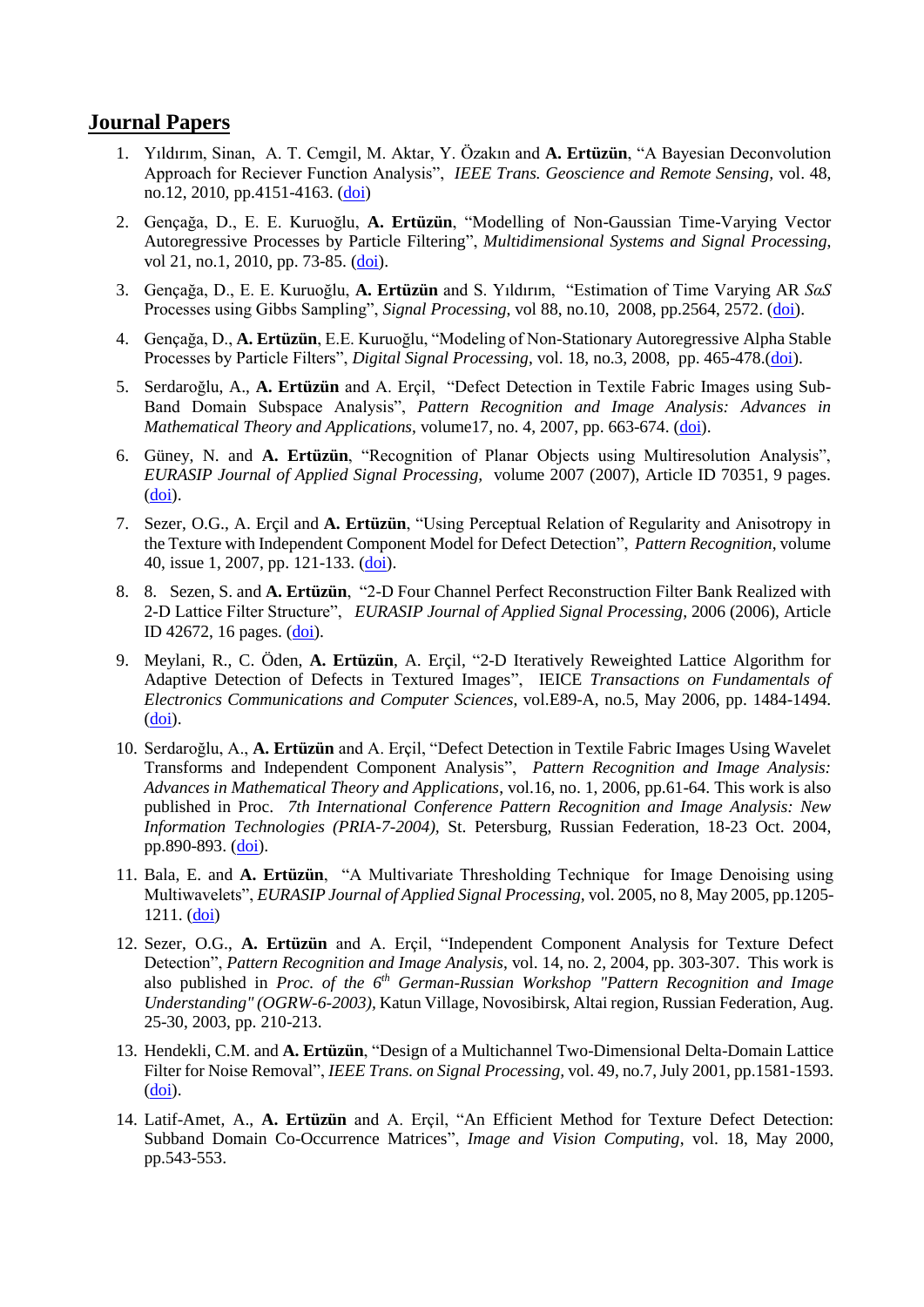- 15. Hendekli, C.M. and **A. Ertüzün**, "Two-Dimensional Delta Domain Lattice Filter and Its Application to Adaptive Image Enhancement", *IEEE Trans. Signal Proc.*, vol. 47, no. 1 , Jan 1999, pp.266-273. [\(doi\)](http://dx.doi.org/10.1109/78.738269).
- 16. **Ertüzün, A.,** A.H. Kayran and E. Panayırcı, "A Further Improved 2-D Lattice Filter Structure Employing Missing Reflection Coefficients", *Circuits Systems and Signal Processing*, vol. 14, no.4, June 1995, pp.473-494. [\(doi\)](http://dx.doi.org/10.1007/BF01260333).
- 17. **Ertüzün, A.** and K. Çıtmacı, "Comments on 'Discrete Convolution by Means of Forward and Backward Modeling' ", *IEEE Trans. on Signal Processing*, vol 43, no.3, March 1995, pp.784-788. [\(doi\)](http://dx.doi.org/10.1109/78.370636).
- 18. **Ertüzün, A.,** A.H. Kayran and E. Panayırcı, "An Improved 2-D Lattice Filter and Its Entropy Relations", *Signal Processing*, vol. 28, no.1, July 1992, pp. 1-24. [\(doi\)](http://dx.doi.org/10.1016/0165-1684(92)90062-2).
- 19. **Ertüzün, A.,** A.H. Kayran and E. Panayırcı, "Stable Quarter-Plane 2-D Lattice Filters", *Electronic Letters*, vol. 26, no. 12, 7 June, l990, pp. 806-807.

#### **Turkish Journal Papers**

- 1. Bahri Maraş, Nafiz Arıca, **Ayşın Ertüzün,** "Görsel Hedef Takibi Yöntemlerine Genel Bakış", EMO Bilimsel Dergi, vol. 7, No.13, June 2017, pp.5-16.
- 2. **Ertüzün, A.**, "A Survey of 2-D Lattice Filter Structures", *TÜBİTAK Elektrik Dergisi*, no.1, 1995, pp. 33-58.
- 3. **Ertüzün, A.,** A.H. Kayran and E. Panayırcı, "A New 2-D Causal Lattice Filter and Its Entropy Relations to Model AR Fields", *Bulletin of Technical University of İstanbul*, vol. 43, no. 1, l990, pp. 23-56.

#### **International Conference Papers**

- 1. Sarı, Leda and **A. Ertüzün, "**Texture Defect Detection using Independent Vector Analysis in Wavelet Domain", 22nd International Conference on Pattern Recognition (ICPR 2014), Aug. 24-28, 2014. Stockholm, Sweden.[\(doi\)](http://doi.ieeecomputersociety.org/10.1109/ICPR.2014.290).
- 2. Fırat, U, Ş.N. Engin, M. Saraçlar, and **A. Ertüzün, "**Wind Speed Forecasting Based on Second Order Blind Identification and Autoregressive Model", *The Ninth International Conference on Machine Learning and Applications (IMCLA 2010),* Washington D.C., December 12-14, 2010. [\(doi\)](http://ieeexplore.ieee.org/stamp/stamp.jsp?tp=&arnumber=5708905).
- 3. Yıldırım, S., A. Taylan Cemgil and **A. Ertüzün,** "A Hybrid Method for Deconvolution of Bernoulli-Gaussian Processes", *International. Conference on Acoustic, Speech and Signal Processing (ICASSP 2009)*, Taipei, Taiwan, April 19-24, 2009. [\(doi\)](http://ieeexplore.ieee.org/xpls/abs_all.jsp?arnumber=4960359).
- 4. Başıbüyük, K., K. Çoban and **A. Ertüzün**, "Model Based Defect Detection Problem: Particle Filter Approach", 3rd IEEE International Symposium on Communications, Control and Signal Processing (ISCCSP 2008), St Juliens, Malta, March 12-14, 2008. [\(doi\)](http://ieeexplore.ieee.org/xpls/abs_all.jsp?arnumber=4537248&tag=1).
- 5. Bayram, H., **A. Ertüzün,** H.I. Bozma, "Event Driven Parts' Moving under Sensory Inaccuracy: Particle Filter Approach", *IEEE International Conference on Robotics and Automation (ICRA 2006)* 2006, Orlando, FL, USA, May 15-19, 2006, pp.2029-2034.
- 6. Güney, N. and **A. Ertüzün,** "Undoing the Affine Transformation by Blind Source Separation", *6 th International Conference on Independent Component Analysis and Blind Source Separation (ICA2006)*, Charleston, SC, USA, March 5-8 2006, pp.360-367.
- 7. Gençağa O.D., E. E. Kuruoğlu and **A. Ertüzün, "**Synthetic Aperture Radar Image Enhancement using Particle Filters", *ESA-EUSC Image Information Mining*, Frascati, Roma, Italy, Oct 5-7, 2005.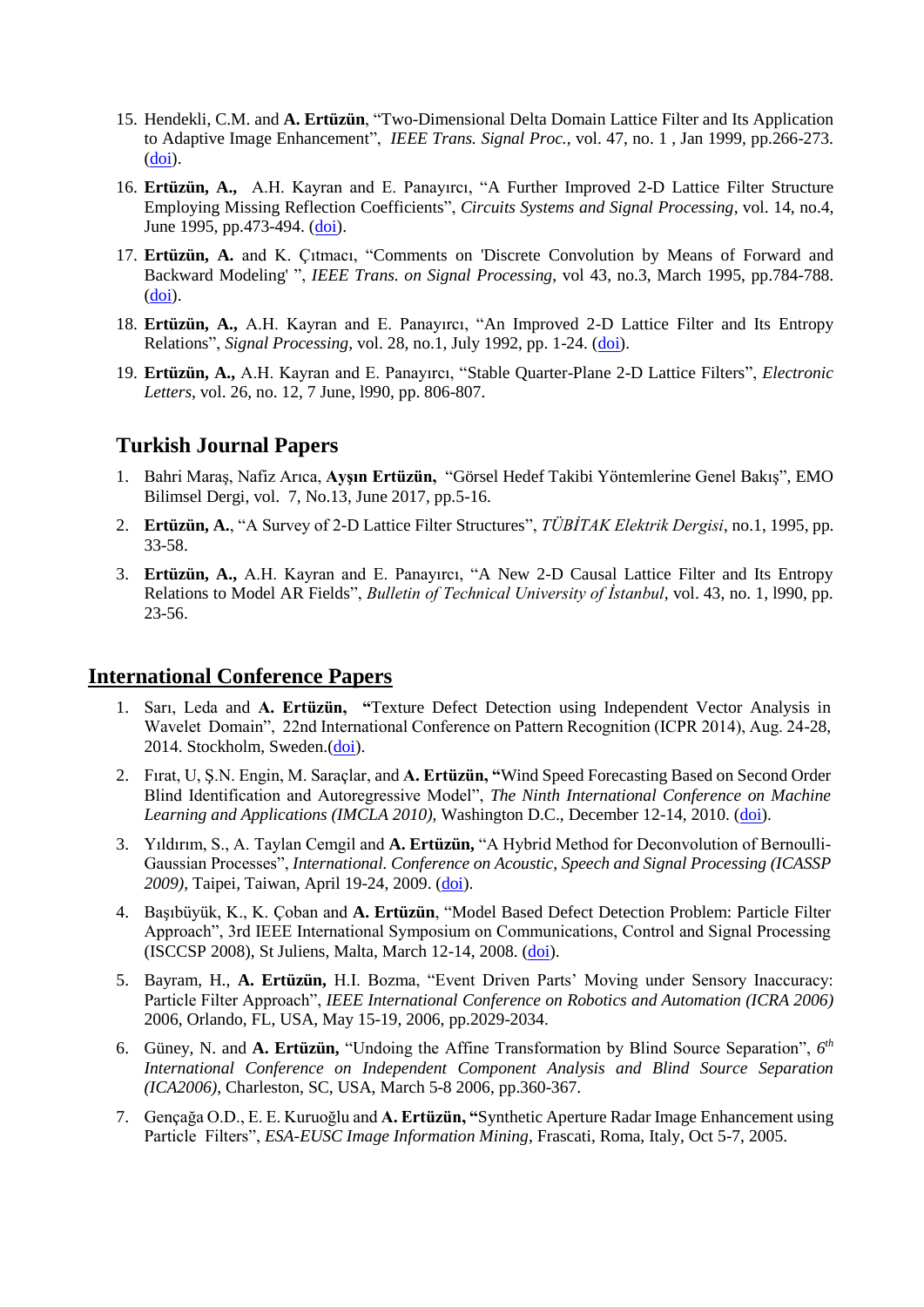- 8. Gençağa, O.D., E. E. Kuruoğlu and **A. Ertüzün**, "Estimation of Time-Varying Autoregressive Symmetric Alpha Stable Processes by Particle Filters", P*roc. 13th European Signal Processing Conference (EUSIPCO 2005),* Antalya, Turkey, Sept. 4-8, 2005. [\(doi\)](http://citeseerx.ist.psu.edu/viewdoc/summary?doi=10.1.1.130.5831).
- 9. Gençağa, O.D. and **A. Ertüzün,** "On the Performance Comparison of Gradient-Type Joint Process Estimators in Adaptive Signal Processing", P*roc. 13th European Signal Processing Conference (EUSIPCO 2005),* Antalya, Turkey, Sept. 4-8, 2005.
- 10. D. Gençağa, E. E. Kuruoğlu, **A. Ertüzün**, "Bayesian Separation of Non-Stationary Mixtures of Dependent Gaussian Sources", Proc. *25th International Workshop on Bayesian Inference and Maximum Entropy Methods in Science and Engineering (MaxEnt 2005)*, Aug. 7-12, 2005, San Jose, Ca, USA.
- 11. Serdaroglu, A., **A. Ertüzün** and A. Erçil, "Defect Detection in Textile Fabric Images Using Wavelet Transforms and Independent Component Analysis", Proc. *7th International Conference Pattern Recognition and Image Analysis: New Information Technologies (PRIA-7-2004),* St. Petersburg, Russian Federation, 18-23 Oct. 2004, pp.890-893.
- 12. Baydar, S., **A. Ertüzün** and Y. P. Kahya "Analysis and Classification of Respiratory Sounds by Signal Coherence Method", *Proc. The 25th Annual Conference of the IEEE Engineering in Medicine and Biology Society (EMBC 2003)*, Cancun, Mexico, Sept. 17-21, 2003, pp. 2950-2953. [\(doi\)](http://dx.doi.org/10.1109/IEMBS.2003.1280537).
- 13. Sezer, O. G., **A. Ertüzün** and A. Erçil, "Independent Component Analysis for Texture Defect Detection", *Proc. of the 6th German-Russian Workshop "Pattern Recognition and Image Understanding" (OGRW-6-2003),* Katun Village, Novosibirsk, Altai region, Russian Federation, Aug. 25-30, 2003, pp. 210-213.
- 14. Emir, U. E., C. B. Akgül, A. Akın, **A. Ertüzün**, B. Sankur and K. Harmancı, "Wavelet Denoising vs. ICA Denoising for Functional Optical Imaging", *Proc. of the 1st International IEEE EMBS Conf. on Neural Engineering*, Capri Island, Italy, March 20-22, 2003, pp. 384-387. [\(doi\)](http://dx.doi.org/10.1109/CNE.2003.1196841).
- 15. Bala, E. and **A. Ertüzün**, "Applications of Multiwavelet Techniques to Image Denoising", *Proc. Int. Conf. Image Processing ICIP2002,* Rochester, NY, USA, Sept. 22-25, 2002, vol. 3, pp. 581-584. [\(doi\)](http://dx.doi.org/10.1109/ICIP.2002.1039037).
- 16. Meylani, R, **A. Ertüzün** and A. Erçil, "2-D Robust Least Squares Lattice Algorithm for Defect Inspection of Textile Products", *Proc. IEEE–EURASIP Workshop on Nonlinear Signal and Image Processing(NSIP99),* Antalya, Turkey, June 20-23, 1999, pp.593-597.
- 17. Aras, B., **A. Ertüzün** and A. Erçil, "Higher Order Statistics Based Texture Analysis Method for Defect Inspection of Textile Products", *Proc. IEEE–EURASIP Workshop on Nonlinear Signal and Image Processing (NSIP99),* Antalya, Turkey, June 20-23, 1999, pp.858-862.
- 18. Haskan, I. and **A. Ertüzün**, "System Identification Using Orthogonal Functions and Application to Acoustic Echo Cancellation", *Proc. Int. Conf. On Acoustic, Speech and Signal Processing (ICASSP1999)*, Phoenix, Arizona, USA, May 15-19, 1999, vol. 4, pp.2399-2402. [\(doi\)](http://dx.doi.org/10.1109/ICASSP.1999.758422).
- 19. Özdemir, S., A. Baykut, R. Meylani, A. Erçil and **A. Ertüzün**, "Comparative Evaluation of Texture Analysis Algorithms for Defect Inspection of Textile Products", *Proc. 14th Int. Conf. on Pattern Recognition (ICPR98)*, Brisbane, Australia, Aug. 14-17, 1998, pp.1738-1740. [\(doi\)](http://dx.doi.org/10.1109/ICPR.1998.712061).
- 20. Gökmen, B. and **A. Ertüzün**, "A Comparative Study on Higher Order Statistics and Cyclostationarity in the Context of Identification and Equalization", *Proc. Int. Conf. on Telecommunication (ICT 98)*, Porta Carras, Greece, June 23-25, 1998, pp.479-483.
- 21. Latif-Amet, A., **A. Ertüzün** and A. Erçil, "Texture Defect Detection Using Subband Domain Cooccurrence Matrices", *Proc. IEEE Southeast Symp. for Image Analysis and Interpretation (SSIAI 98)*, Tucson, Arizona, April 6-7 1998, pp.205-210. [\(doi\)](http://dx.doi.org/10.1109/IAI.1998.666886).
- 22. Meylani, R., **A. Ertüzün** and A. Erçil, "A Comparative Study on the Adaptive Lattice Filter Structures in the Context of Texture Defect Detection", *Proc. 3rd IEEE Int. Conf. on Electronics, Circuits and Systems (ICECS96)*, Rhodes, Greece, Oct. 13-16, 1996, vol. 2, pp. 976-979. [\(doi\)](http://dx.doi.org/10.1109/ICECS.1996.584549).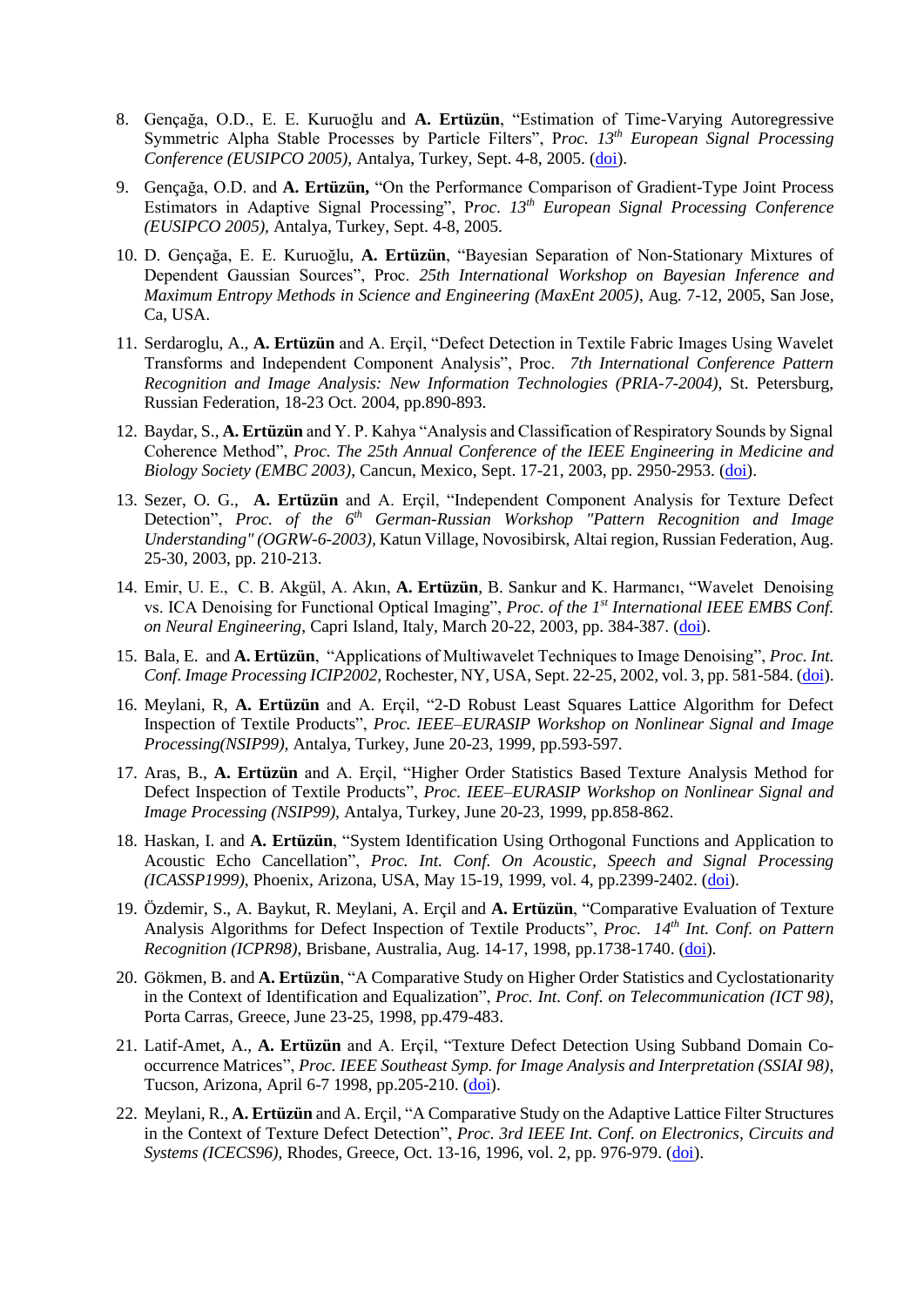- 23. Meylani, R., **A. Ertüzün** and A. Erçil, "Texture Defect Detection Using the Adaptive Two-Dimensional Lattice Filter", *Proc. IEEE Int. Conf. on Image Processing (ICIP96),* Lausanne, Switzerland, Sept. 16-19, 1996, vol.3, pp. 165-168. [\(doi\)](http://dx.doi.org/10.1109/ICIP.1996.560410).
- 24. Meylani, R., S. Sezen, **A. Ertüzün** and Y. İstefanopulos, "LMS and Gradient Based Adaptation Algorithms for the Eight-Parameter Two-Dimensional Lattice Filter", *Proc. European Conf. on Circuit Theory and Design (ECCTD95),* Aug. 28-31,1995, İstanbul, Turkey, pp.741-744.
- 25. Tülü-Onuk, N. and **A. Ertüzün**, "Image Compression Using 2-D Lattice Filters", *Proc. 7th Mediterranean Electrotechnical Conf. (MELECON94),* Antalya, Turkey, April 12-14,1994, vol. 1, pp. 227-230. [\(doi\)](http://dx.doi.org/10.1109/MELCON.1994.381102).
- 26. **Ertüzün, A.** and E. Panayırcı, "Modelling of 2-D AR Fields with the Quarter-Plane Lattice Filters", *Proc. V European Signal Processing Conf*. (EUSIPCO90), Barcelona, Spain, Sept. 18 -21, 1990, pp.689-692.
- 27. **Ertüzün, A.,** A.H. Kayran and E. Panayırcı, "Entropy Relations of 2-D Lattice Filters", *Proc. 1990 Bilkent Int. Conf. on New Trends in Communication, Control, and Signal Processing,* Bilkent University, Ankara, Turkey, July 2 - 5, 1990, pp.1337-1343.
- 28. **Ertüzün, A.** and E. Panayırcı, "Some Correlation Properties of and Entropy Calculations in 2-D Lattice Filters", San Diego, California, *Proc. IEEE Int. Symp. on Inf. Theory (ISIT90),* Jan. 14 - 19, 1990, pp. 172.

#### **National Conference Papers (in Turkish)**

- 1. Maraş, Bahri, Nafiz Arıca and "Tespit-ile-Takip ve Marjinal Parçacık Süzgecinin Birleştirilmesiyle Nesne Takibi", *24. Sinyal İşleme ve Uygulamaları Kurultayı (IEEE-SİU 2014)*, Zonguldak, May 16- 19, 2016.
- 2. Mamıkoğlu, U. and **A. Ertüzün,** "Parçacık Süzgeçleme Temelli Gauss Dışı Bilinmeyen Gürültüye Dayanıklı Dağıtık Sezim", *22. Sinyal İşleme ve Uygulamaları Kurultayı (IEEE-SİU 2014)*, Trabzon, April 23-25, 2014.
- 3. Fırat, U. N. Şengör, M. Saraçlar and **A. B. Ertüzün,** " 2. Dereceden Kör Tanımlama ve Özbağlanımlı Model Kullanarak Rüzgar Hızı Öngörüsü, *19. Sinyal İşleme ve Uygulamaları Kurultayı (IEEE-SİU 2011*), Kemer, Antalya, April 20-22, 2011. [\(doi\)](http://ieeexplore.ieee.org/stamp/stamp.jsp?tp=&arnumber=5929726).
- 4. Bayram, H., **A. Ertüzün** and I. Bozma, "Taşıyıcı Robotların Algılama Belirsizliğinde Parçacık Süzgeç Başarım Analizi", *Otomatik Kontrol Ulusal Toplantısı (TOK2006),* Nov. 6-8 ,2006, Ankara, pp.190.195.
- 5. Bayram, H., **A. Ertüzün** and I. Bozma, "Doğrusal olmayan Sistemlerdeki Algılama Berlisizliğinin Parçacık Süzgeçleri ile Kestirimi", *14. Sinyal İşleme ve Uygulamaları Kurultayı (IEEE-SIU 2006),* Belek, Antalya, April 17-19, 2006. [\(doi\)](http://dx.doi.org/10.1109/SIU.2006.1659715).
- 6. Gençağa, O.D., E. E. Kuruoğlu and **A. Ertüzün**, "Zamanla Değişen Özbağlanımlı Cauchy Süreçlerin Parçacık Süzgeçleri ile Kestirimi", *13. Sinyal İşleme ve Uygulamaları Kurultayı (IEEE-SIU 2005),* Kayseri, May 16-18, 2005. (IEEE En İyi Öğrenci Bildiri Ödülü)
- 7. Serdaroğlu, A., **A. Ertüzün** and A. Erçil, "Tekstil Kumuş İmgelerinde Dalgacık Dönüşümleri ve Bağımsız Bileşen Analizi ile Hata Denetimi", *13. Sinyal İşleme ve Uygulamaları Kurultayı (IEEE-SIU 2005),* Kayseri, May 16-18, 2005.
- 8. Sezer, O.G., A. Erçil and **A. Ertüzün**, "Dokuda Düzenlilik ve Yönlülük Öğeleri ile Bağımsız Bileşen Modelinin İlişkisi ve Bunu Kullanarak Doku Hata Sezimi", *13. Sinyal İşleme ve Uygulamaları Kurultayı (IEEE-SIU 2005),* Kayseri, May 16-18, 2005.
- 9. Sezer, O.G., **A. Ertüzün** and A. Erçil, "Bağımsız Bileşen Analizi ile Otomatik Kumaş Kalite Kontrolu", *12. Sinyal İşleme ve Uygulamaları Kurultayı (IEEE-SIU 2004),* Kuşadası, April, 28-30 2004, pp. 743 –746. [\(doi\)](http://dx.doi.org/10.1109/SIU.2004.1338638).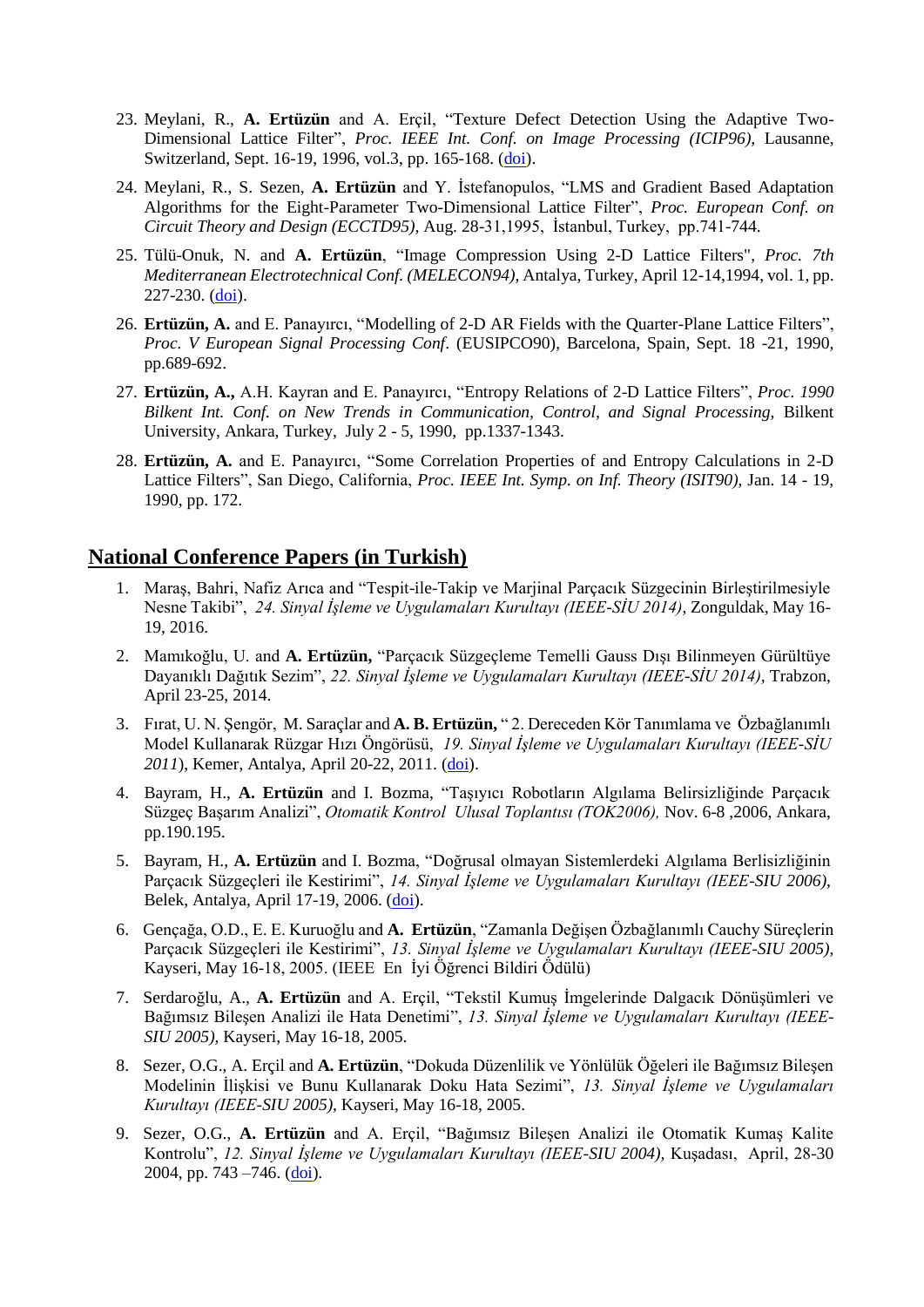- 10. Gençağa, O. D. and **A. Ertüzün,** "Çevrimiçi Bağımsız Bileşen Ayrıştırması", *11. Sinyal İşleme ve Uygulamaları Kurultayı (SIU 2003),* Koç Üniversitesi, İstanbul, July 18-20, 2003, pp. 7-10.
- 11. Gençağa, O.D., and **A. Ertüzün**, "Sistem Belirlemesi için Merdiven Tipi Uyarlanır Süzgeç Yapısı", *10. Sinyal İşleme ve Uygulamaları Kurultayı (SIU 2002),* Pamukkale, Denizli, June 12-14, 2002, pp. 87-92.
- 12. Gençağa, O.D. and **A. Ertüzün**, "Akustik Yankı Giderimi için Merdiven Tipi Uyarlanır Süzgeç Yapısı", *10. Sinyal İşleme ve Uygulamaları Kurultayı (SIU 2002),* Pamukkale, Denizli, June 12-14, 2002, pp.93-98.
- 13. Gençağa, O.D., L. M. Arslan and **A. Ertüzün**, "Konuşma İşaretleri için Gerçek Zamanlı bir Formant Frekans Kestiricisi", *10. Sinyal İşleme ve Uygulamaları Kurultayı (SIU 2002),* Pamukkale, Denizli, June 12-14, 2002, pp. 471-475.
- 14. Bala, E. and **A. Ertüzün,** "Çoklu-Dalgacık (Multiwavelet) Teknikleri ile İmgelerden Gürültü Temizleme Uygulamaları", *10. Sinyal İşleme ve Uygulamaları Kurultayı (SIU 2002),* Pamukkale, Denizli, June 12-14, 2002, pp. 1232-1237.
- 15. Sezen, S. and **A. Ertüzün,** "Altband Çözümlemesi için Geliştirilmiş Yeni 2-B Kafes Süzgeç Yapısı", *8. Sinyal İşleme ve Uygulamaları* Kurultayı *(SIU 2000),* Belek, Antalya, June 12-14, 2000, pp. 652- 657.
- 16. Koçak, C. and **A. Ertüzün,** "En Küçük Ortalama Kareler Temelli 2-B Kafes Süzgeç Algoritmaları", *8. Sinyal İşleme ve Uygulamaları Kurultayı (SIU 2000),* Belek, Antalya, June 12-14, 2000, pp. 658- 663.
- 17. Bala, E. and **A. Ertüzün**, "Kismi Evreuyumluluk (Partial Coherence) Yöntemi ile Doku Sınıflandırması", *7. Sinyal İşleme ve Uygulamaları Kurultayı (SIU 1999)*, Ankara, June 16-19, 1999, pp.183-188.
- 18. Meylani, R., **A. Ertüzün** and A. Erçil, "Tekstil Ürünlerindeki Hataların 2-B Kafes Süzgeç Yapıları İle Algılanması için Gürbüz En Küçük Kareler Yöntemi", *7. Sinyal İşleme ve Uygulamaları Kurultayı (SIU 1999)*, Ankara, June 16-19, 1999, pp.340-345.
- 19. Serdaş, B. and **A. Ertüzün**, "2-Boyutlu Kafes Filtresi ile İmge Bölütleme", *7. Sinyal İşleme ve Uygulamaları Kurultayı (SIU 1999)*, Ankara, June 16-19, 1999, pp. 469-474.
- 20. Haskan, I. and **A. Ertüzün**, "Laguerre Uzayında Uyarlamalı Süzgeç Tasarımı", *7. Sinyal İşleme ve Uygulamaları Kurultayı (SIU 1999)*, Ankara, June 16-19, 1999, pp. 453-458.
- 21. Hendekli, C. M. and **A. Ertüzün**, "2-Boyutlu Delta Kafes Süzgeç Yapısı Tasarımı", 6. *Sinyal İşleme ve Uygulamaları Kurultayı (SIU 1998)*, Kızılcahamam, May 25-28, 1998, pp.131-136.
- 22. Latif-Amet, A., **A. Ertüzün** and A. Erçil, "Doku İmgelerinde Defo Tespiti için Yeni bir Yöntem: Altband Uzayında Eş-Oluşum Matrisler", 6. *Sinyal İşleme ve Uygulamaları Kurultayı (SIU 1998)*, Kızılcahamam, May 25-28, 1998, pp. 536-541.
- 23. Aras, B., **A. Ertüzün** and A. Erçil, "Doku Hatalarının Yüksek Dereceli İstatistikler Kullanılarak Belirlenmesi", 6. *Sinyal İşleme ve Uygulamaları Kurultayı (SIU 1998)*, Kızılcahamam, May 25-28, 1998, pp.542-547.
- 24. Ünsalan, C., A. Erçil and **A. Ertüzün**, "Çelik Yüzeylerin Sınıflandırılması", *6. Sinyal İşleme ve Uygulamaları Kurultayı (SIU 1998)*, Kızılcahamam, May 25-28, 1998, pp. 548-553.
- 25. Baykut, A., R. Meylani, S. Ozdemir, A. Erçil and **A. Ertüzün**, "Doku Analiz Algoritmalarının Tekstil Ürünlerinin Kalite Kontrolü Açisindan Karşılaştırılması Olarak Degerlendirilmesi", 5. *Sinyal İşleme ve Uygulamaları Kurultayı (SIU 1997)*, Kuşadası, May 1-3 1997, pp.557-563.
- 26. Sezen, S. and **A. Ertüzün**, "Ray-Modeline Dayalı 2-B Kafes Süzgeç Yapısı: 5-Işınlı Model", *5. Sinyal İşleme ve Uygulamaları Kurultayı (SIU 97)*, Kuşadası, May 1-3 1997, pp.582-586.